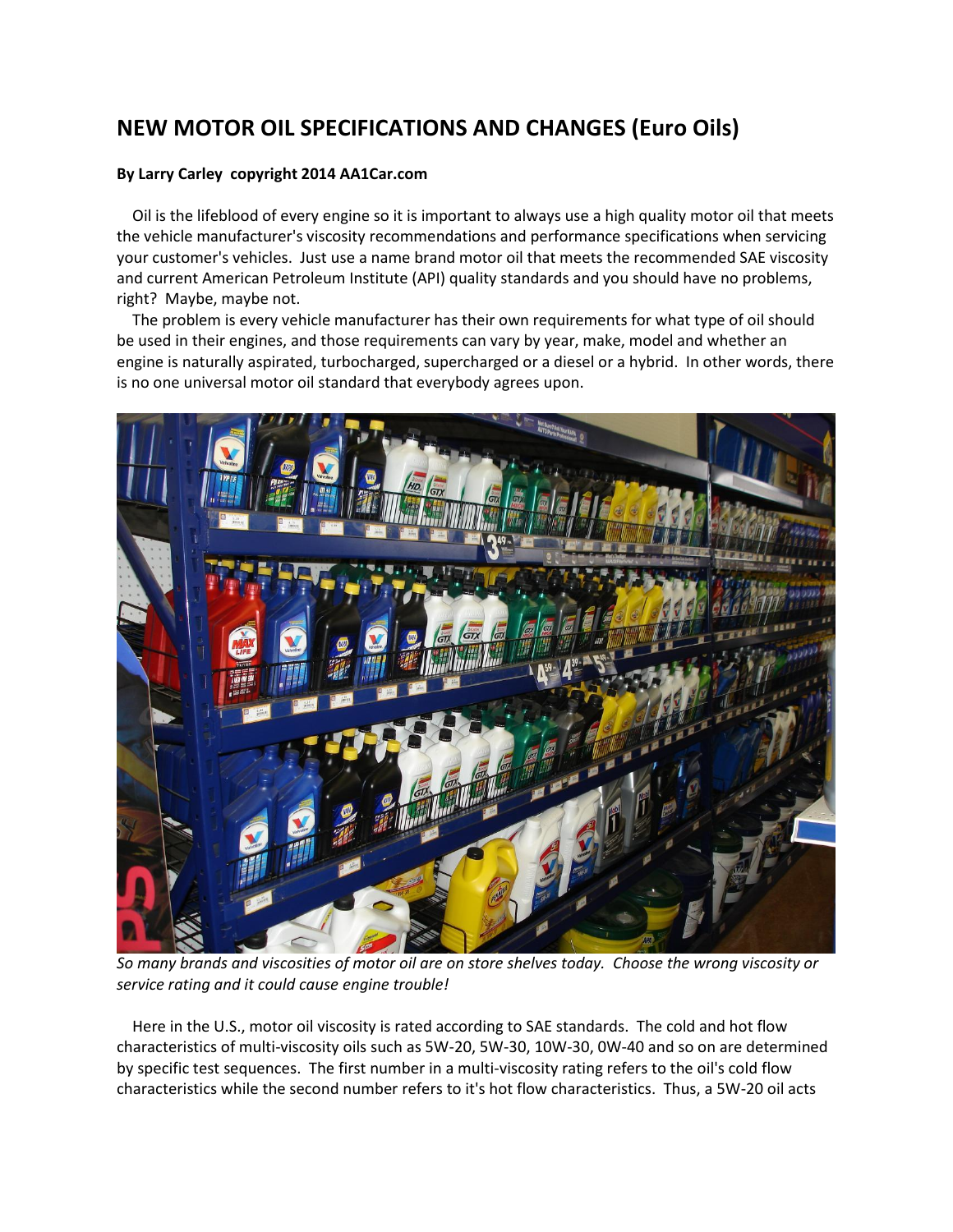like a straight 5W oil for easier cold weather cranking and lubrication of critical upper valvetrain components, and maintains its viscosity when hot like a straight 30W oil for good oil film strength and oil pressure.

 Most late model engines are factory filled with multi-viscosity 5W-20 or 5W-30 motor oil, but some require 5W-40, 0W-20 or 0W-30. It's important to follow the viscosity recommendations because many of these engines have tighter bearing clearances that require a lower viscosity oil for proper lubrication. Thinner oils also improve fuel economy. In some applications, such as Toyota Prius, using the wrong viscosity oil (too heavy) may set a fault code. On others, an oil that is too heavy may interfere with the normal operation of the variable valve timing system, causing additional fault codes to set.

#### **OIL MISLABELING**

 Fortunately, the European and Asian vehicle manufacturers also use the same SAE viscosity ratings as their domestic counterparts, which makes life easier when it comes to choosing an oil that meets a specified viscosity recommendation. The trouble is, not all motor oils actually meet the viscosity ratings that are claimed for the product - and the situation is even worse with bulk oils. According to a recent API survey of over 1,800 oil samples purchased from bulk dispenser tanks in quick lube shops all across the U.S., nearly 20 percent (one out of five!) failed to meet API standards. Either the viscosity was incorrect or the additive package failed to meet the performance level claimed.

 From time to time, another group called the Petroleum Quality Institute of America (PQIA) also audits the quality of branded and private label motor oils. The results of those tests are published on their website (www.pqiamerica.com). PQIA also issues consumer alerts when they discover products that fail to meet industry standards.

#### **MOTOR OIL MATTERS & NEW REGULATIONS**

 To address this issue, API created its "Motor Oil Matters" (MOM) program that reminds consumers of the importance of using quality motor oils in their engines. Of course, consumers have no way of knowing what they are really getting when they have their oil changed, so it's buyer beware.

 To hold service facilities and oil distributors accountable for the quality of the oil they are selling to their customers, the National Conference on Weights and Measures (NCWM) adopted standards that require shops to list the brand, viscosity and API service category of the oil they sell on their customer invoices. Starting January 1, 2014, many states are implementing the new NCWM rules and will require service facilities to label bulk containers, print the oil information on all job tickets and retain the paperwork for at least one year. Check with your appropriate government agency to find out if these new rules apply in your state.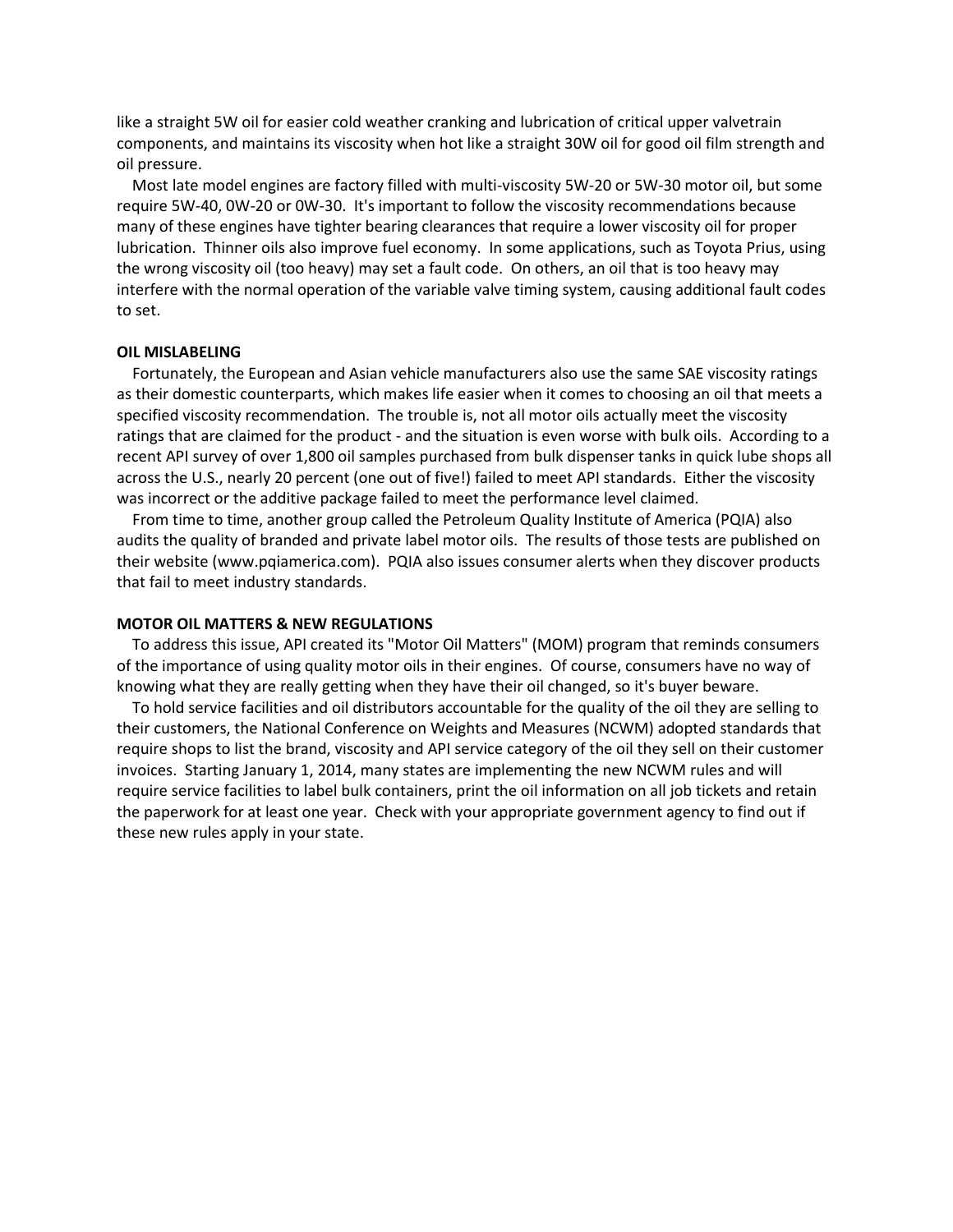# **MOM's Oil Change Checklist**

#### Time for a change?

Follow the oil change recommendations in your vehicle's owner's manual. If your vehicle has an oil-life monitor, pay attention to it. When the monitor says it's time for a change, it's time. Pay close attention to how you use your vehicle because vehicle manufacturers sometimes recommend oil drain intervals based on driving habits or conditions.

#### Are you getting the right viscosity?

Use the viscosity recommended in your vehicle's owner's manual. SAE 5W-20 and 5W-30 are often recommended for today's cars. The viscosity might even be printed on the oil fill cap under the hood!

#### Is it API-licensed?

Performance matters in lots of things, including motor oil. Know the level of performance recommended by your



vehicle manufacturer. Many recommend oils meeting the latest ILSAC or API standard, such as API SN. Oils certified as meeting these standards are easy to find because they carry the API Starburst or API Donut.

#### Do you know what you're getting?

Confirm with the service provider the motor oil's brand, performance level and viscosity before it's poured into your car or truck and then ask for all three to be included on your receipt. Drive away from locations that won't confirm in writing what they're pouring into your vehicle.

#### Getting a full change?

Make sure the oil change includes a fresh filter. Your owner's manual probably recommends a specific type of oil filter, so make sure the right one is included with your oil change.

C2013 - American Petroleum Institute (API), all rights reserved. API, Motor OI Matters, Morn Knows Best and the Motor OI Matters<br>seal are either trademarks or registered trademarks of API in the United States and/or other

#### Going to a MOM-licensed installer?

Look for the Motor Oil Matters logo and check out the MOM website-MotorOilMatters.org-to find a trusted location near you.

#### Did you get a receipt?

Double-check the receipt to confirm that the service provider poured the motor oil you asked for into your car or truck's engine and that the oil meets your manufacturer's recommendation.

#### When's your next oil change?

Write down the mileage and date you had your oil changed. Vehicle manufacturers often recommend oil changes based on miles or time, whichever comes first.

#### **Ready for a Change?**

Find an API-licensed Motor Oil Installer at **MotorOilMatters.org** 



#### **OIL QUALITY STANDARDS**

 Oil quality and performance standards depend on the type of base oils that are used to formulate a given product (Group I, II, II, IV or V), and the different types of additives that are blended into the oil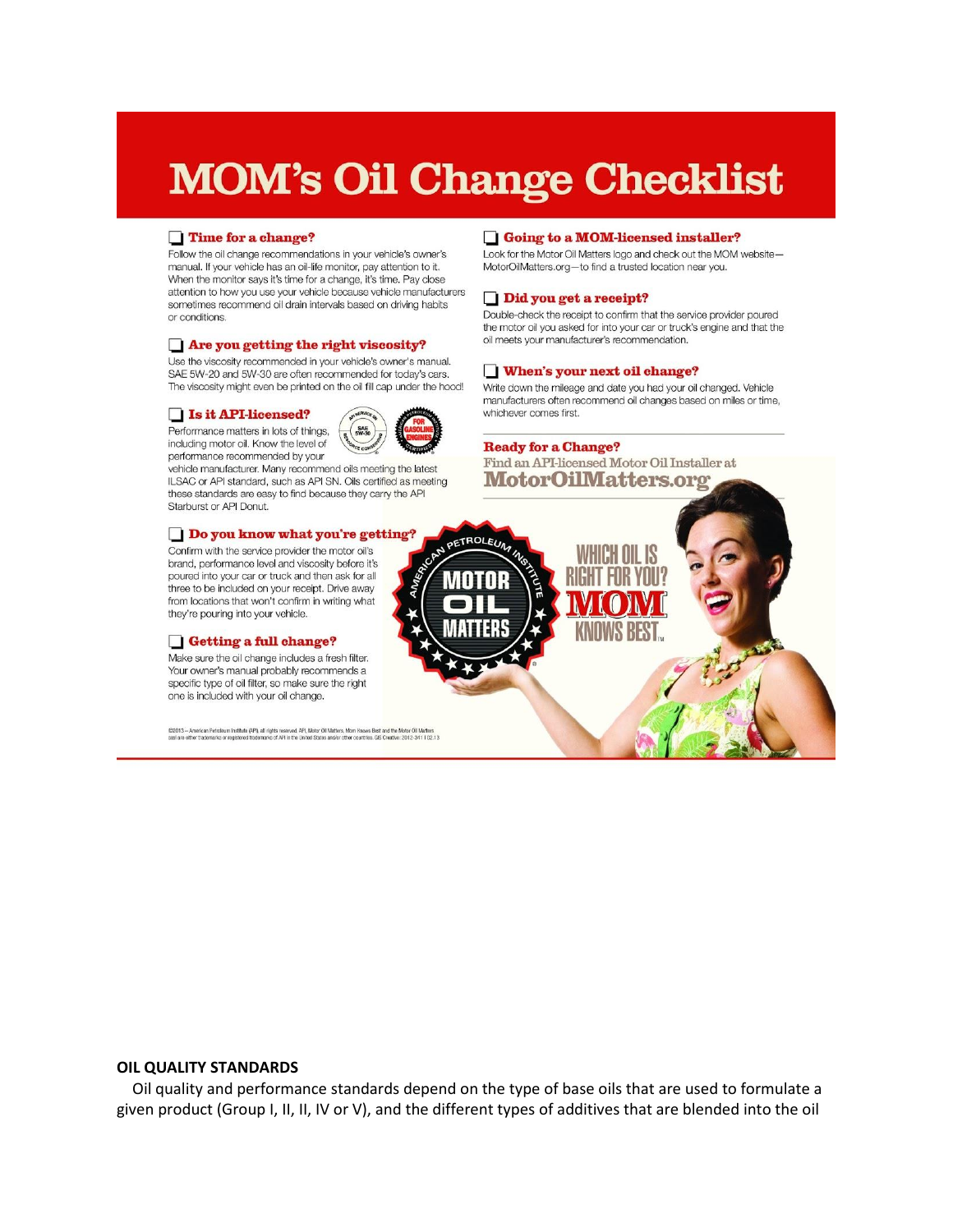to improve wear resistance, keep the engine clean, control foaming and corrosion, to modify friction characteristics and so on. The relative amounts of these additives and how they are combined determines the performance properties of the oil - and that's where things get interesting and confusing.

 API rates motor oils differently if they are for gasoline engines or diesel engines. This rating is displayed in a "starburst" symbol on the product. There is also a "donut" that shows the service rating, viscosity and fuel saving properties of the oil. The current API standard for gasoline engines since 2011 has been "SN", which supersedes the previous "SM" rating (2010), "SL" rating (2004) and "SJ" rating (2001). All previous gasoline service ratings are obsolete.



 The API current API service rating for diesel engines is "CJ-4" (introduced in 2010) which supersedes the previous "CI-4" rating (2002) and "CH-4" (1998) ratings. CJ-4 oils are primarily for diesel engines burning low sulfur fuels (less than 15 PPM), while the previous CI-4 oils are for diesels with EGR systems.

#### **COMPATIBILITY ISSUES**

 API service ratings are supposed to be backwards compatible, and for many applications they are. But there are some exceptions. To help prolong the service life of the catalytic converter and oxygen sensors in late model OBD II vehicles, the amount of high pressure anti-wear additive ZDDP (zinc dialkyl dithiophosphate) has been reduced. If an engine is using oil, ZDDP can foul the catalyst and O2 sensors, so the amount of ZDDP has been gradually reduced over the years to maintain the emission control systems.

 Back in the 1980s, motor oils typically contained around 1500 PPM (parts per million) of ZDDP. In the 1990s, that was reduced to 1200 ppm, then down to around 800 ppm in 2005. That level of antiwear additive is adequate for overhead cam engines and pushrod engines that have roller cams, but it has proved to be inadequate for older engines with flat tappet cams, causing accelerated cam lobe and lifter wear. So for these older engines (especially performance engines with stiffer valve springs), a supplemental ZDDP crankcase additive is highly recommended or a street performance oil that contains higher levels of ZDDP or other anti-wear additives.

#### **ASIAN OIL STANDARDS**

 A group called the International Lubricant Specification Advisory Committee (ILSAC) made up of Asian and U.S. auto makers has developed their own standards for oil quality. Though not exactly the same as the API standards, the current ILSAC "G-5" rating corresponds closely to the API "SN" rating. The G-5 rating requires improved deposit protection for pistons and turbochargers, more stringent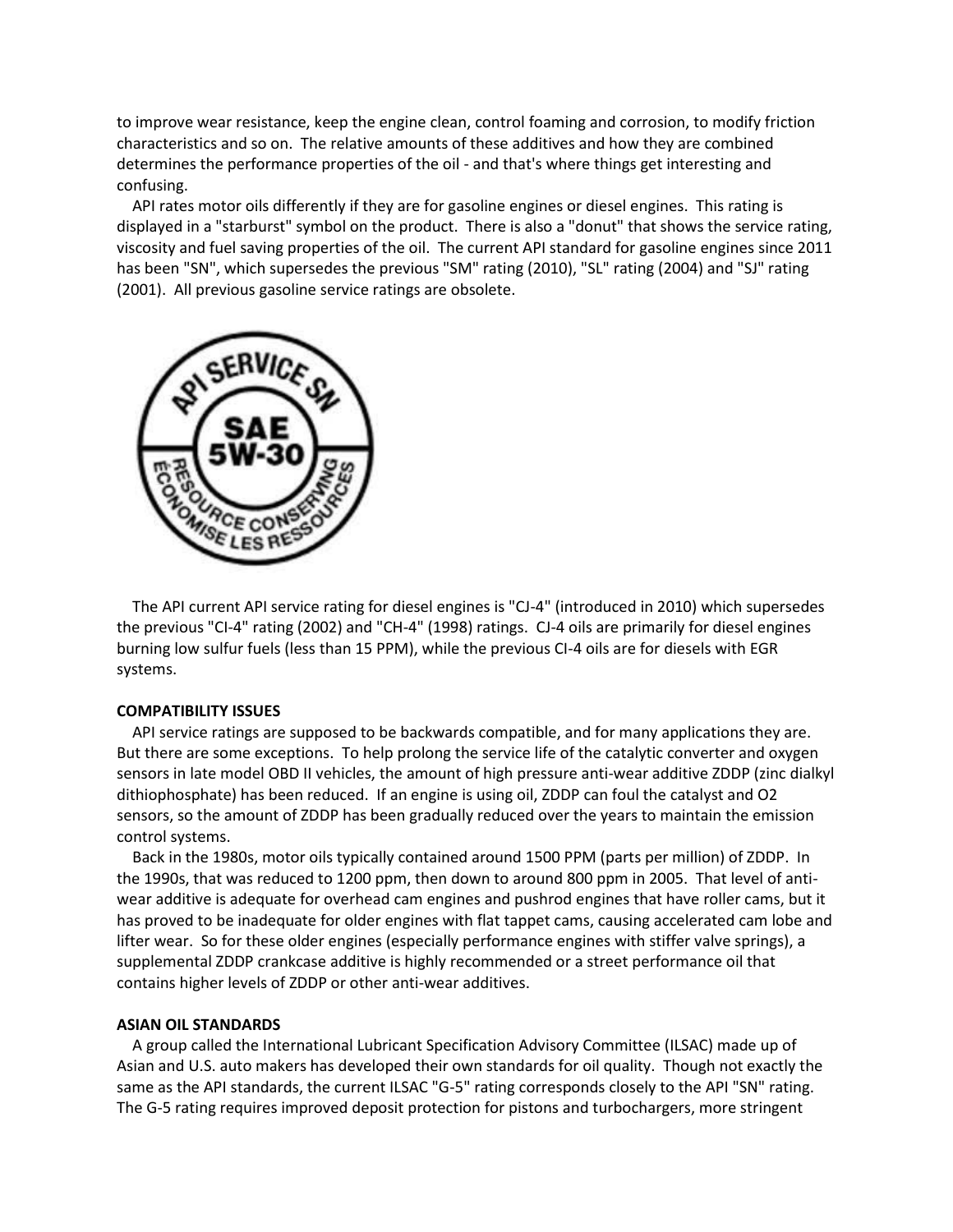sludge control, improved fuel economy, enhanced emission control system compatibility, seal compatibility, and protection for engines using ethanol fuels such as E85. The current G-5 standard has been in effect since 2010, and is backwards compatible for the previous G-4 and earlier ratings. Most branded oil products carry both the API and ILSAC ratings, plus any other vehicle manufacturer specifications that they claim to meet.

### **EUROPEAN OIL STANDARDS**

 This is where things get really confusing. Germans like to be precise, very precise in fact when it comes to specifying motor oils. Audi, BMW, Mercedes and VW all follow a different set of oil standards called the ACEA European Oil Sequences. Like the API and ILSAC rating systems, the ACEA rating system is based on specific laboratory test procedures. In the U.S., we use various SAE standards and American Society of Testing Materials (ASTM) test procedures. In Europe, they use tests developed by the European Engine Lubricants Quality Management System (EELQMS).

 The latest ACEA standards were updated in 2012 and include three basic sets of ratings for gasoline & light-duty diesel engines, light-duty diesel with exhaust after treatment, and heavy-duty diesels. Within each of these sets are subcategories that cover different engine performance requirements:

- \* A1/B1, A3/B3, A3/B4 & A5/B5 for various gasoline and light-duty diesel applications.
- \* C1, C2, C3 & C4 for catalyst-equipped gasoline and diesel engines
- \* E4, E6, E7 & E9 for heavy-duty diesels.

 Each subcategory has very specific requirements for viscosity, shear stability, evaporation rates, sulfur and phosphor content, wear resistance, high and low temperature performance, sludge resistance and oxidation resistance according to the application.

 Using the ACEA criteria, the European auto makers then establish their own standards for which oils meet the requirements for their specific engine applications (much like Ford, GM and Chrysler do here using SAE, ASTM and their own proprietary test procedures).

 For example, Audi has a number of oil specifications including 501.01, 502.00, 505.00, 505.01, 504.00 & 507.00. Volkswagen has similar specifications: VW 502.00, 505.00, 505.01. Each number represents a specific oil requirement (much like GM's "dexos" oil requirement for some of their newer engines). Bottom line: if an oil does not meet the specific requirement for one of their engine applications, it is deemed unacceptable by the auto maker for use in that engine.

 Audi technical service bulletin 17-12-29 dated June 26, 2012 lists all of the oils that meets their various specifications. It's a long list, but some of the familiar domestic oils listed that meet the Audi/WV 502.00 specification include Castrol Syntec Euro Formula 0W-30, Mobil 1 0W-40, Pennzoil Platinum Euro Formula 5W-40 & 5W-30, Pennzoil Synthetic Euro formula 5W-40, Valvoline Synpower MST 5W-30 and Valvoline Synpower HST 5W-40. The same TSB also lists approved oils that meet the Audi 505.01 specification, and also their 504.00 specification. Each list is different with some overlap, but you can't assume that an oil that meets one spec will necessarily meet other specs.

 To keep a newer vehicle powertrain warranty in effect when servicing a customer's vehicle, therefore, you should always use an "approved" oil that meets the car maker's specifications - especially on European vehicles. You should be able to find out which oils are approved for various makes/models/applications by searching the OEM service literature or an aftermarket database (alldata, Mitchell, etc.). Audi & VW have TSBs that cover this subject, but we couldn't locate similar information from BMW or Mercedes (they may have it but we couldn't find it). BMW says they require their own BMW Long Life 4 motor oil (such as 5W-30, part number 07 51 0 017 866), but they don't say what other brands meet their spec.

 Once a vehicle is out of warranty, any type of oil can be used provided it meets the vehicle manufacturer's viscosity recommendations and basic performance requirements. Use the wrong oil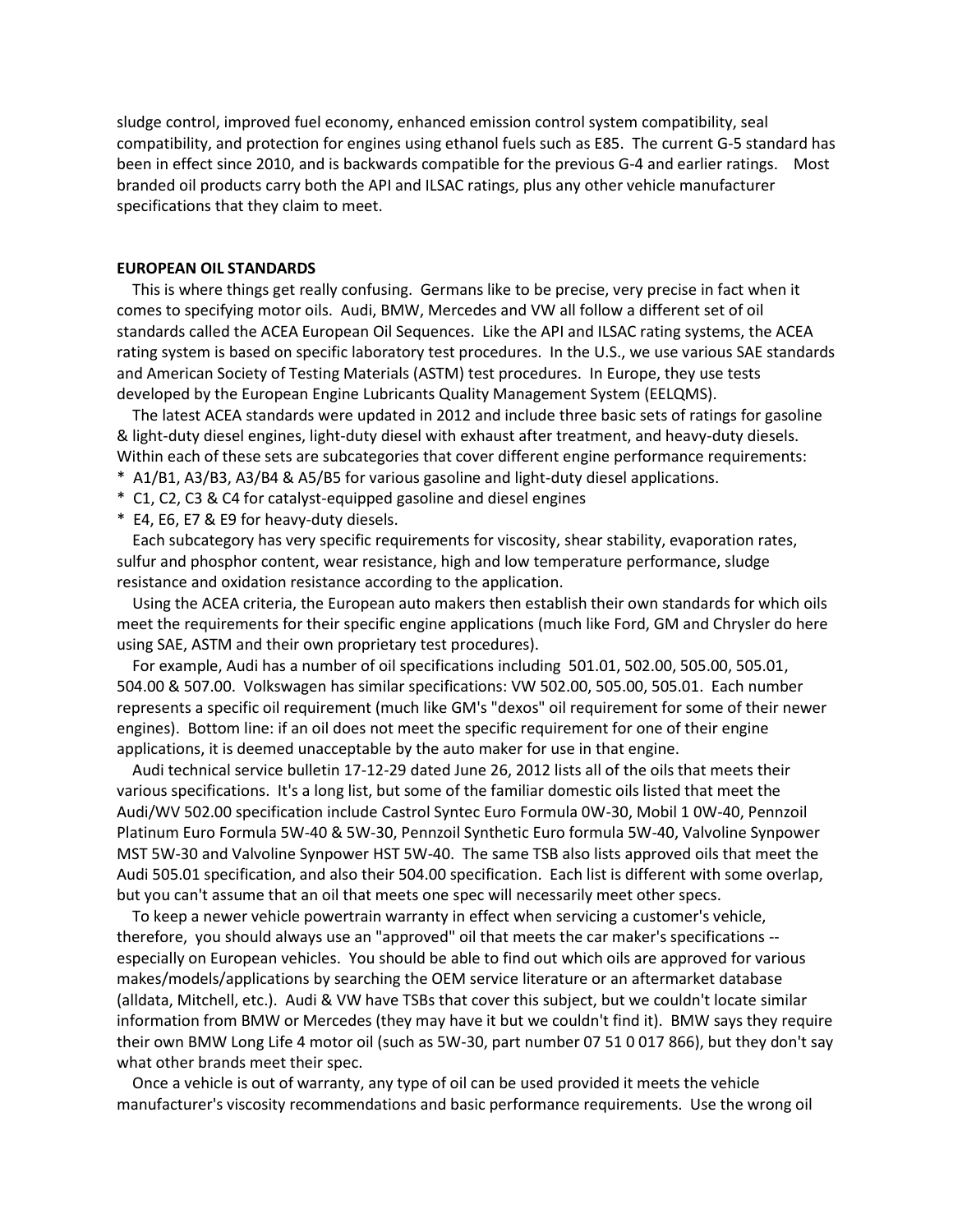such as a bargain-priced conventional oil in an engine that requires a high quality long life synthetic, and the results could be engine damage or failure!



*You can't go wrong using the type of oil specified by your vehicle manufacturer.*

## **THE ISSUE OF OIL LONGEVITY**

 In Europe, long oil drain intervals are the norm. Some European auto makers recommend changing the oil every 2 years or 25,000 miles). To make the oil last that long, the base oil must be a high quality synthetic with lots of sludge-fighting and engine cleaning additives. In the North American market, energy conservation is given priority over extended oil life, so motor oils here are usually formulated differently and requires changing much more often (every 5,000 to 7,500 miles, or longer depending on the type of oil used and the type of driving).

 The longer the oil drain interval, the high the quality of the motor oil that should be used otherwise viscosity breakdown and sludging can become a major problem. Toyota found that out the hard way when they began recommending 7,500 mile and even 10,000 mile oil change intervals a number of years ago. Engine sludging became a problem because the PCV systems on some Toyota engines did not flow enough air to keep moisture out of the crankcase. Moisture accumulation leads to sludge formation and engine damage.

 If a customer has their oil changed every 3,000, 5,000 or even 7,500 miles, chances are they won't have any problems using a conventional motor oil assuming their engine isn't one that has a marginal PCV system. But if they are going beyond 7,500 miles between oil changes or are relying on an oil service reminder light to signal when an oil change is needed, they could end up having serious problems if they are not using a high quality synthetic oil that has been formulated for extended oil change intervals -- which is what most European auto makers specify.

 Another factor that comes into play with many late model Gasoline Direct Injection (GDI) engines is the role oil plays in forming intake valve deposits. Deposit buildup has become a problem on some of these engines because the intake valves run dry. The fuel injector sprays fuel directly into the combustion chamber or cylinder rather than the intake port so there is no fuel wash to clean and cool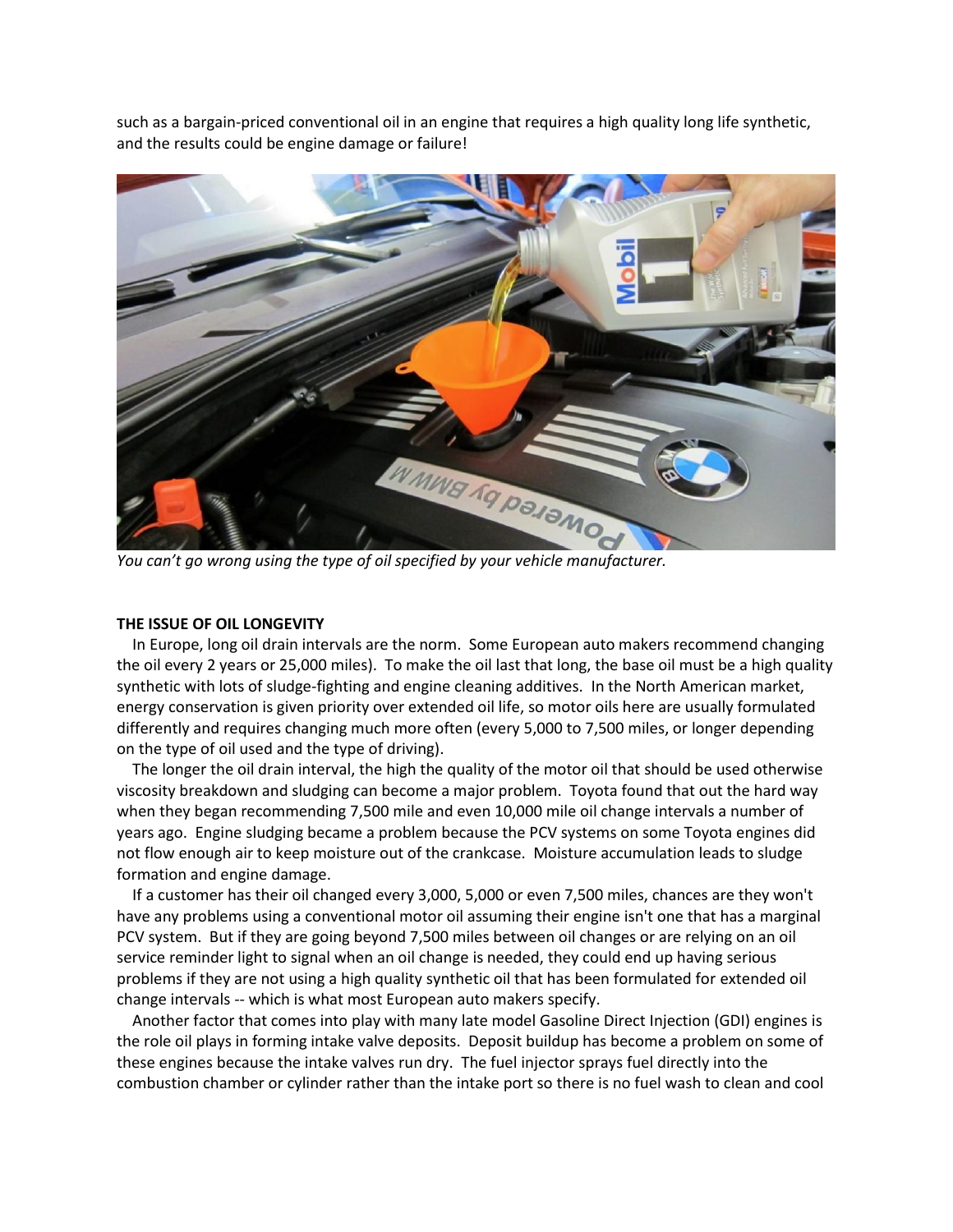the intake valves. Consequently, if oil is getting past the valve guide seals it can form heavy carbon deposits on the intake valves that hurt performance and emissions.

 A motor oil with a low volatility rating (its "NOACK" number, which is based on the ASTM D5800 lab test) is better because it reduces oil consumption and helps keep the PCV system and intake valves clean (especially in gasoline direct injection engines). Most recent European specifications call for a low NOACK rating (less than 15%).



#### **SPECIALTY OILS**

 Some oil suppliers have developed special "Euro" products that have been specially formulated to meet European car maker specifications. These help eliminate much of the guesswork about which oils are acceptable to use and which are not. If in doubt, go with an Euro product for a European application.

### **RE-REFINED OILS**

 Some oils are also specially formulated for older high mileage (75,000 miles or more) engines. These oils typically contain extra additives to counter the effects of leaks, deposits, sludge and friction. Seal conditioners are increased to help keep crank seals soft and pliable so they don't leak. Extra detergents and dispersants help keep the engine clean and fight sludge.

 Another change in motor oils is the introduction of more "green" products that contain up to 50% or more "re-refined" motor oil. The used motor oil in these products has been recovered and fully reprocessed using a multi-step refining procedure that is similar to that which is used to refine crude oil. The resulting base stock is as good or better than a comparable traditional base stock, and meets the same API and OEM performance requirements when it is reformulated with the proper additives. Re-refined motor oil is being used successfully by numerous fleets, the U.S. military and ordinary motorists.